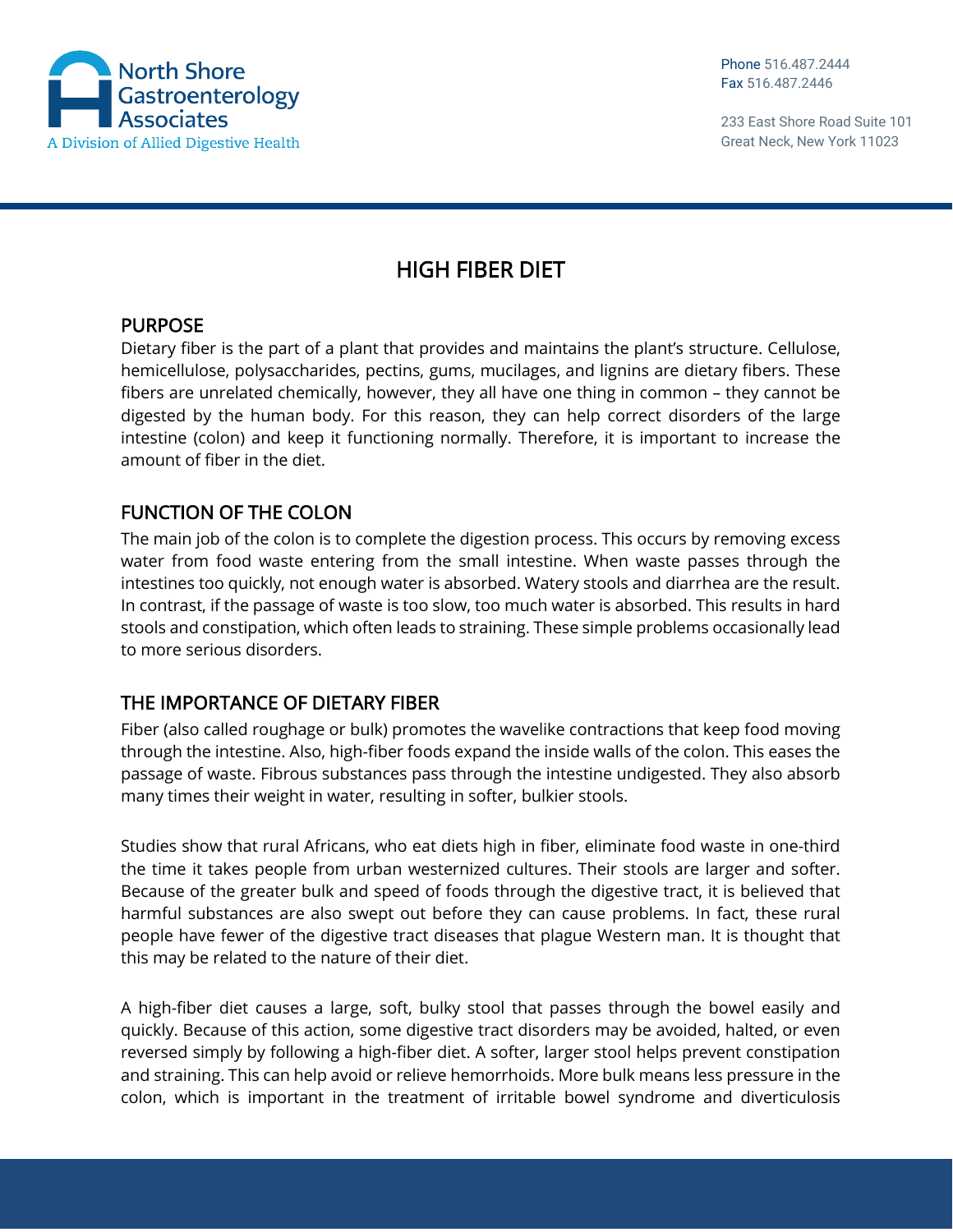

233 East Shore Road Suite 101 Great Neck, New York 11023

(defects in the weakened walls of the colon). In addition, fiber appears to be important in treating diabetes, elevated cholesterol, colon polyps, and cancer of the colon.

#### NUTRITION FACTS

If a balanced selection of foods from each of the basic food groups is chosen, the High Fiber Diet is nutritionally adequate. Some studies indicate that excessive intake of certain dietary fiber sources may bind and interfere with the absorption of the following minerals: calcium, copper, iron, magnesium, selenium, and zinc. However, there appears to be no problem for those adults who follow a balanced, regular diet. Occasionally, a physician may prescribe supplements.

### THE USE OF FIBER IN THE IRRITABLE BOWEL

Irritable bowel syndrome (IBS) is one of the most common disorders of the lower digestive tract. There is no disease present with IBS, but it creates bothersome symptoms such as altered bowel habits – constipation, diarrhea, or both alternately. There may also be bloating, abdominal pain, cramping, and spasm. An attack of IBS can be triggered by emotional tension and anxiety, poor dietary habits, and certain medications. Increased amounts of fiber in the diet can help relieve the symptoms of irritable bowel syndrome by producing soft, bulky stools. This helps to normalize the time it takes for the stool to pass through the colon. Liquids help to soften the stool. Irritable bowel syndrome, if left untreated, may lead to diverticulosis of the colon.

### FIBER AND COLON POLYPS/CANCER

Colon cancer is a major health problem. This disease is most common in Western cultures. Most colon cancer starts out as a colon polyp, a benign mushroom-shaped growth. In time it grows, and in some people it becomes cancerous. Colon cancer is usually always curable, if polyps are removed when found or if surgery is performed at an early stage. It is now known that people can inherit the risk of developing colon cancer, but diet may be important, too. There is a very low rate of colon cancer in residents of countries where grains are unprocessed and retain their fiber. The theory is that in the Western world, cancer-containing agents (carcinogens) remain in contact with the colon wall for a longer time and in higher concentrations. So, a large bulky stool may act to dilute these carcinogens by moving them through the bowel more quickly. Less carcinogenic exposure to the colon may mean fewer colon polyps and less cancer.

### FIBER AND DIVERTICULOSIS

Prolonged, vigorous contraction of the colon, usually in the left lower side, may result in diverticulosis. This increases pressure causing small and eventually larger ballooning pockets to form. These pockets usually cause no problems. However, sometimes they can become infected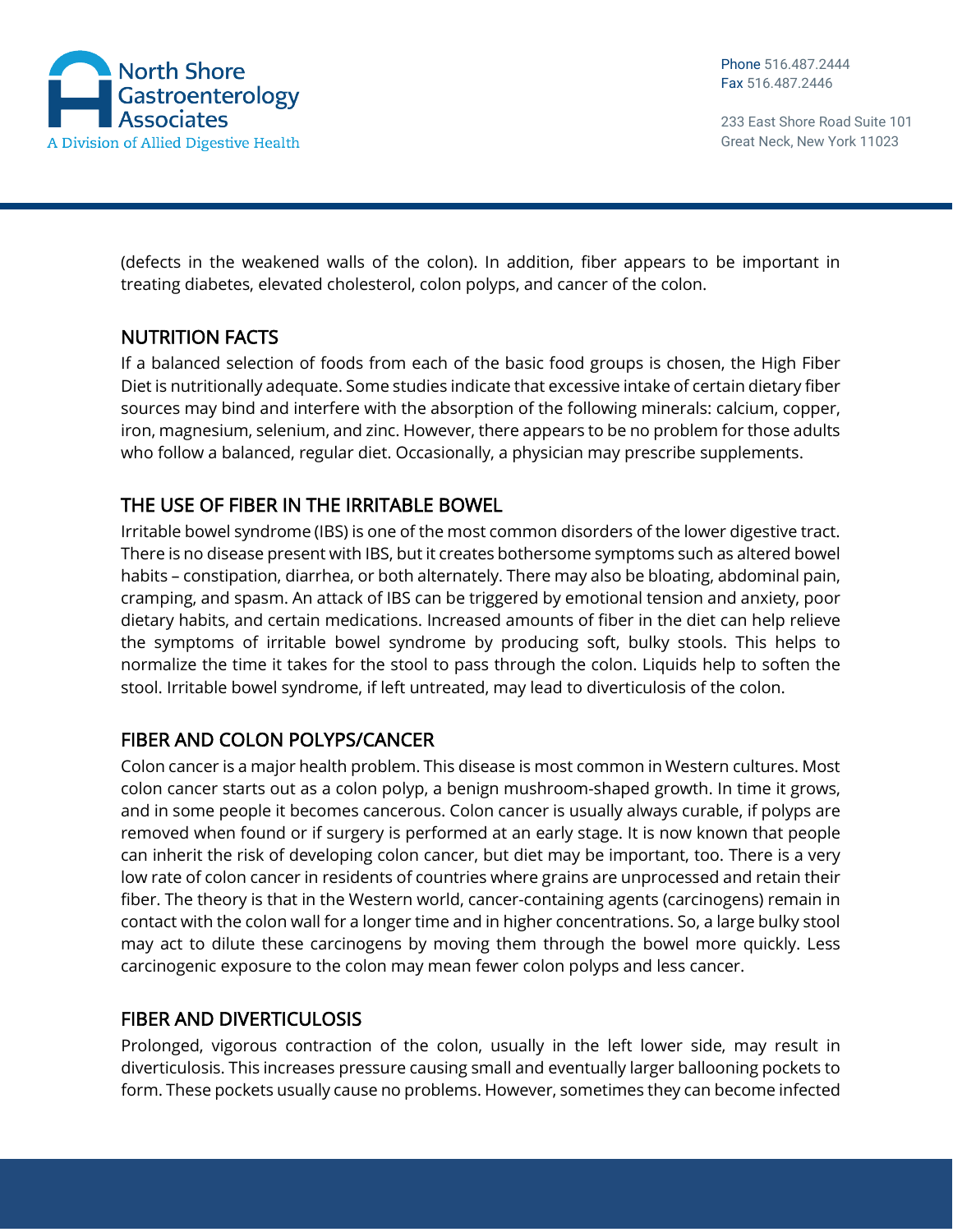

(diverticulitis) or even break open (perforate) causing pockets of infection or inflammation of the sac lining the abdomen (peritonitis). A high-fiber diet may increase the bulk in the stool and thereby reduce the pressure within the colon. By so doing, the formation of pockets is reduced or possibly even stopped.

Some professionals recommend restricting the following foods in diverticulosis diets: nuts, poppy seeds, caraway seeds, rye seeds, popcorn, crunchy peanut butter, corn, cucumber, and squash; as well as fruits and vegetables with seeds such as strawberries, figs, and tomatoes. However, there has never been any medical proof that these foods are injurious. Many gastroenterologists allow and even encourage consuming these foods, depending on an individual's tolerance.

#### FIBER, CHOLESTEROL AND GAS

Insoluble fiber is found in wheat, rye, bran, and other grains. It is also the fiber found in most vegetables. Insoluble fiber means it does not dissolve in water. It also cannot be used by intestinal-colon bacteria as a food source, so these beneficial bacteria generally do not grow and produce intestinal gas.

Soluble fiber, on the other hand, does dissolve in water forming a gelatinous substance in the bowel. Soluble fiber is found in oatmeal, oat bran, fruit, psyllium (Metamucil, Konsyl), barley, and legumes. Soluble fiber, among its other benefits, seems to bind up cholesterol allowing it to be eliminated with the stool. If enough is removed, it can lower the blood cholesterol 10-15%.

The downside of soluble fiber is that it can be metabolized by gas forming bacteria in the colon. These bacteria are harmless but for those who have an intestinal gas or flatus problem it is probably best to avoid or carefully test soluble fibers to see if they are contributing to intestinal gas. Whenever possible, both soluble and insoluble fiber should be eaten daily.

#### A DIETARY FIBER SUPPLEMENT MAY BE HELPFUL

Some people don't tolerate fibrous foods well. If you can't consume enough fiber in your diet alone, certain stool softening, and bulking agents are available. These products absorb water and produce the bulk necessary for the digestive tract to perform naturally. They help create a soft and well-formed stool. For this reason, they can be very useful in preventing and treating digestive tract disorders. Metamucil, Konsyl, and Per Diem Fiber are such products. These contain psyllium mucilloid and come from the seed of the psyllium plant. Citrucel (hemicellulose) and FiberCon (polycarboxisal) are other bulking agents that can also be used.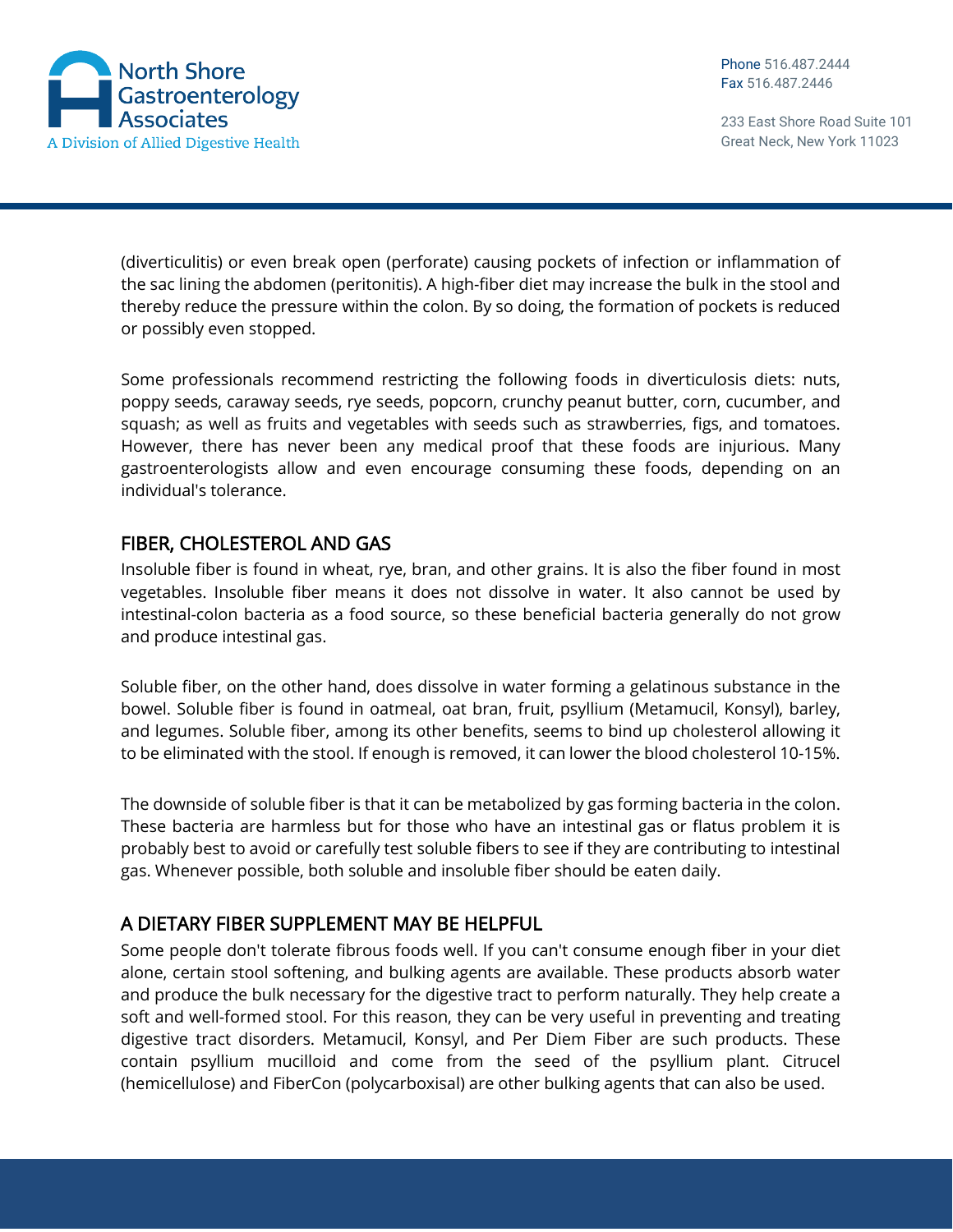

### SPECIAL CONSIDERATIONS

To improve your diet, add foods that contain more dietary fiber. You can include some or all of the following:

- 1. Whole-grain foods (such as bran cereals) and breads (those made with whole wheat grains).
- 2. Fresh fruits (including the skin and pulp).
- 3. Dried or stewed fruits (such as prunes, raisins, or apricots).
- 4. Root vegetables (such as carrots, turnips, or potatoes).
- 5. Raw or fresh vegetables, such as cabbage. (Lettuce is actually low in fiber.)

Eating bran cereal in the morning is often the easiest way to obtain fiber. AllBran, 100% Bran, Bran Buds, oat bran, oatmeal, and Raisin Bran are some of the high-fiber cereals presently available. Bran can cause rumbling intestinal gas and even some mild cramping, so it should be eaten in small amounts at first. The amount can be increased as the body gets used to it. The goal should be one to two large, soft, formed stools a day.

You should also try to follow these dietary rules:

- 1. Drink plenty ofliquids, including fruit or vegetable juices and water. Drink at least six cups of water or fluid a day.
- 2. Eat slowly. Chew your food thoroughly. This allows the saliva and digestive juices of the stomach, liver, and pancreas to break down food more easily. It may also help prevent problems from developing in the lower digestive tract.
- 3. Eat your meals at regular intervals.

## FIBER CONTENTS OF FOODS

Goal (25 to 35 grams per day)

Common servings of foods containing dietary fiber are shown below. Increase your intake by including fiber from all sources. (Foods from meat and dairy groups are not good sources.) Foods that are good sources of fiber are also typically low in fat.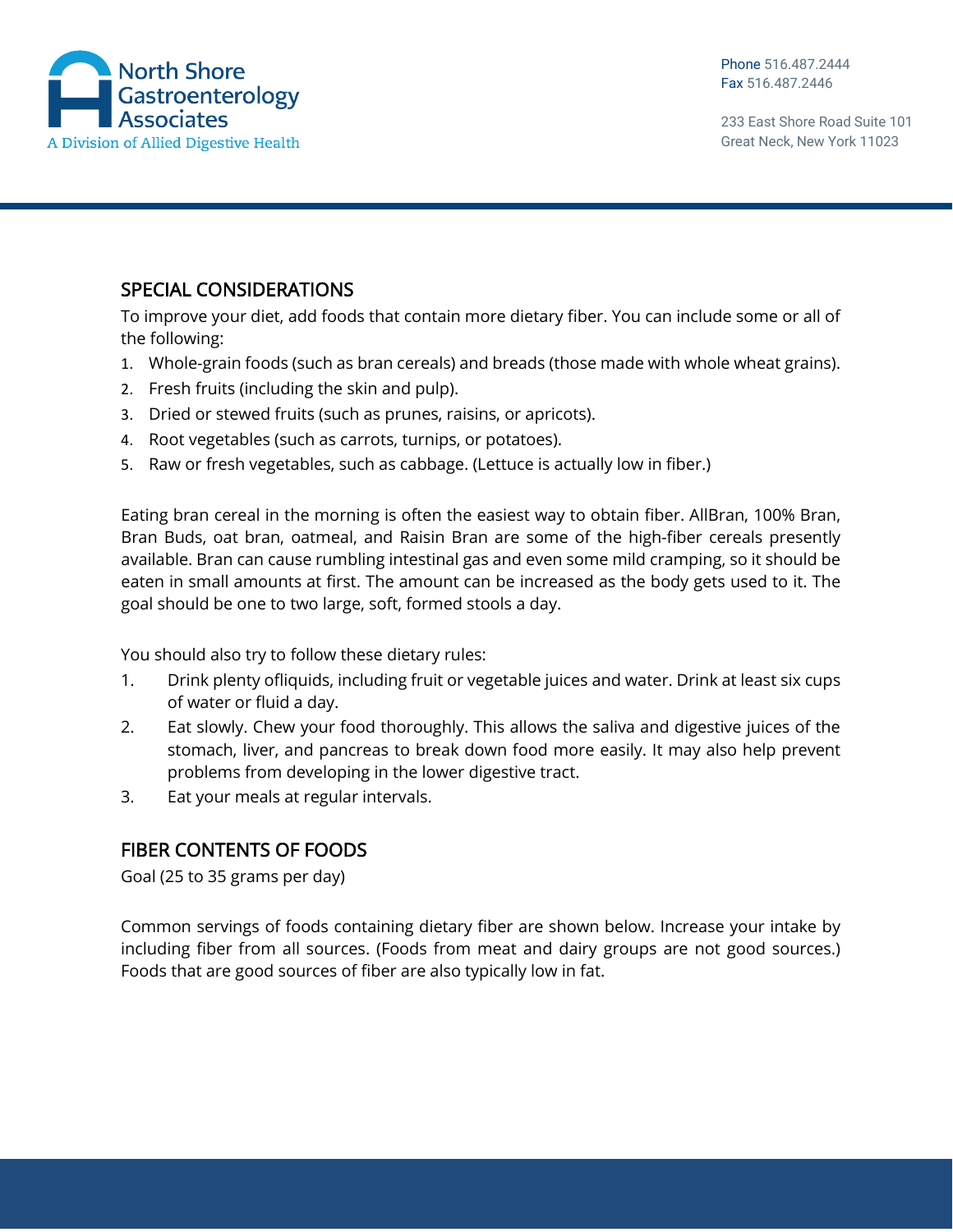

| <b>FOOD</b>                                 | <b>SERVING SIZE</b> | <b>FIBER (GRAMS)</b> |
|---------------------------------------------|---------------------|----------------------|
| Cereals:                                    |                     |                      |
| All-Bran                                    | $1/3$ cup           | 8.5                  |
| <b>Bran Buds</b>                            | $1/3$ cup           | 7.9                  |
| <b>Bran Chex</b>                            | $2/3$ cup           | 4.6                  |
| Cheerios                                    | 1 1/4 cup           | 1.1                  |
| Corn Bran                                   | $2/3$ cup           | 5.4                  |
| Cracklin' Bran                              | $1/3$ cup           | 4.3                  |
| Crispy Wheats n' Raisins                    | 3/4 cup             | 1.3                  |
| <b>40% Bran</b>                             | 3/4 cup             | 4.0                  |
| <b>Frosted Mini-Wheats</b>                  | 4 biscuits          | 2.1                  |
| Graham Crackos                              | 3/4 cup             | 1.3                  |
| <b>Grape Nuts</b>                           | $1/4$ cup           | 1.4                  |
| <b>Heartland Natural Cereal</b>             | 1/4 cup             | 1.3                  |
| Honey Bran                                  | 7/8 cup             | 3.1                  |
| Most                                        | $2/3$ cup           | 3.5                  |
| Nutri-Grain, barley                         | 3/4 cup             | 1.7                  |
| Nutri-Grain, corn                           | 3/4 cup             | 1.8                  |
| Nutri-Grain, rye                            | 3/4 cup             | 1.8                  |
| Nutri-Grain, wheat                          | 3/4 cup             | 1.8                  |
| 100% Bran                                   | $1/2$ cup           | 8.4                  |
| 100% Natural Cereal                         | $1/4$ cup           | 1.0                  |
| Oatmeal (cooked, regular, quick or instant) | 3/4 cup             | 1.6                  |
| Raisin Bran-type                            | 3/4 cup             | 1.6                  |
| Rice Krispies                               | 1 cup               | 0.1                  |
| Shredded Wheat                              | $2/3$ cup           | 2.6                  |
| Special K                                   | 1 1/3 cup           | 0.2                  |
| Sugar Smacks                                | 3/4 cup             | 0.4                  |
| Tasteeos                                    | 1 1/4 cup           | 1.0                  |
| Total                                       | 1 cup               | 2.0                  |
| Wheat Chex                                  | $2/3$ cup           | 2.1                  |
| Wheaties                                    | 1 cup               | 2.0                  |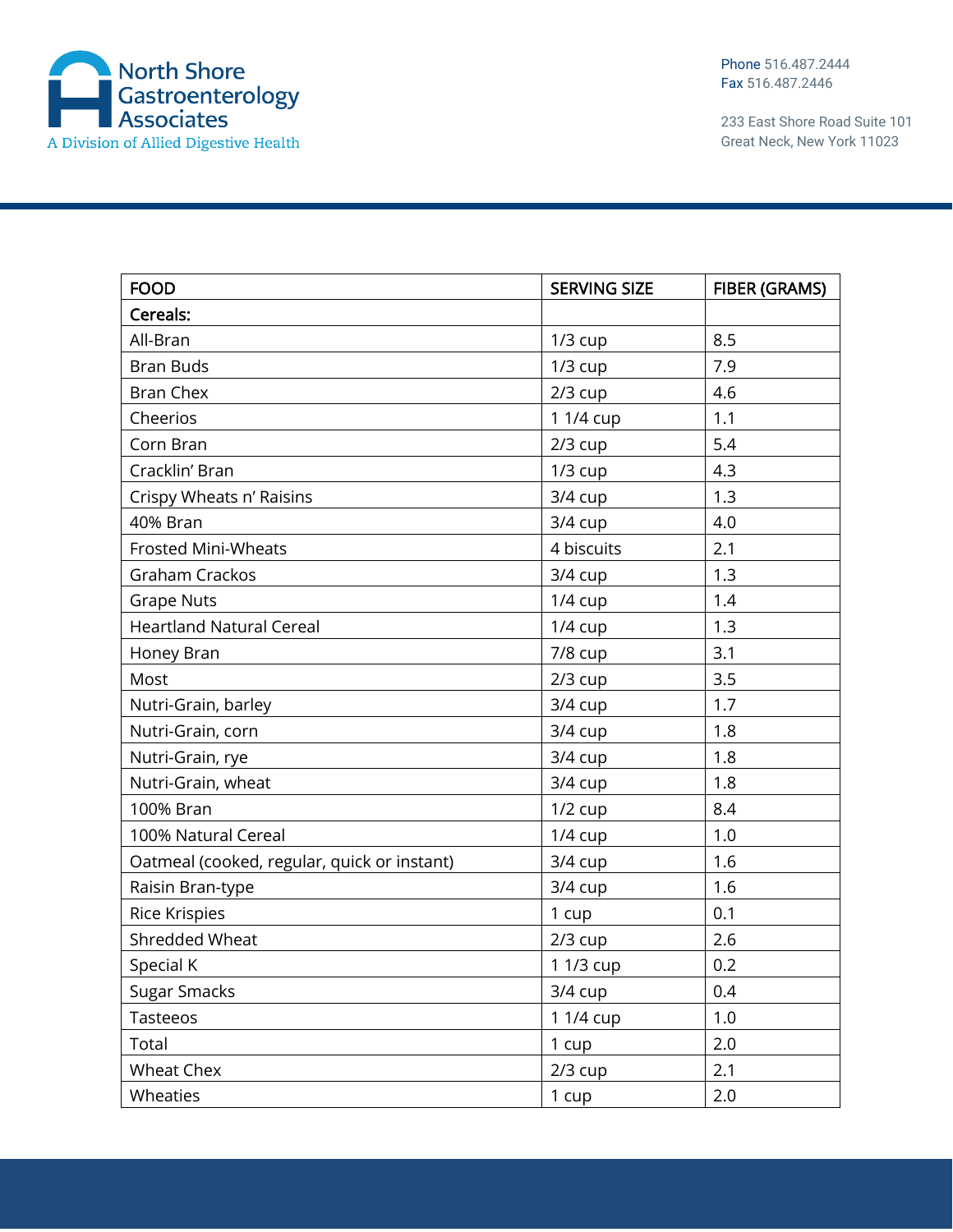

| 3/4 cup   | 2.5 |
|-----------|-----|
| 1/4 cup   | 3.4 |
|           |     |
| $1/2$ cup | 1.0 |
| $1/2$ cup | 1.6 |
| $1/2$ cup | 2.2 |
| $1/2$ cup | 2.3 |
| $1/2$ cup | 1.4 |
| $1/2$ cup | 2.3 |
| $1/2$ cup | 1.1 |
| $1/2$ cup | 2.9 |
| $1/2$ cup | 1.4 |
| $1/2$ cup | 2.7 |
| $1/2$ cup | 3.6 |
| 1         | 2.5 |
| 1         | 1.4 |
| $1/2$ cup | 2.1 |
| $1/2$ cup | 1.4 |
| 1/2       | 1.7 |
| 1/2       | 1.6 |
| $1/2$ cup | 1.8 |
|           |     |
| $1/2$ cup | 1.5 |
| $1/2$ cup | 1.1 |
| $1/2$ cup | 0.4 |
| 1 cup     | 0.9 |
| $1/2$ cup | 0.9 |
| $1/2$ cup | 0.9 |
| $1/2$ cup | 0.5 |
| 1 cup     | 1.2 |
| 1         | 1.5 |
|           |     |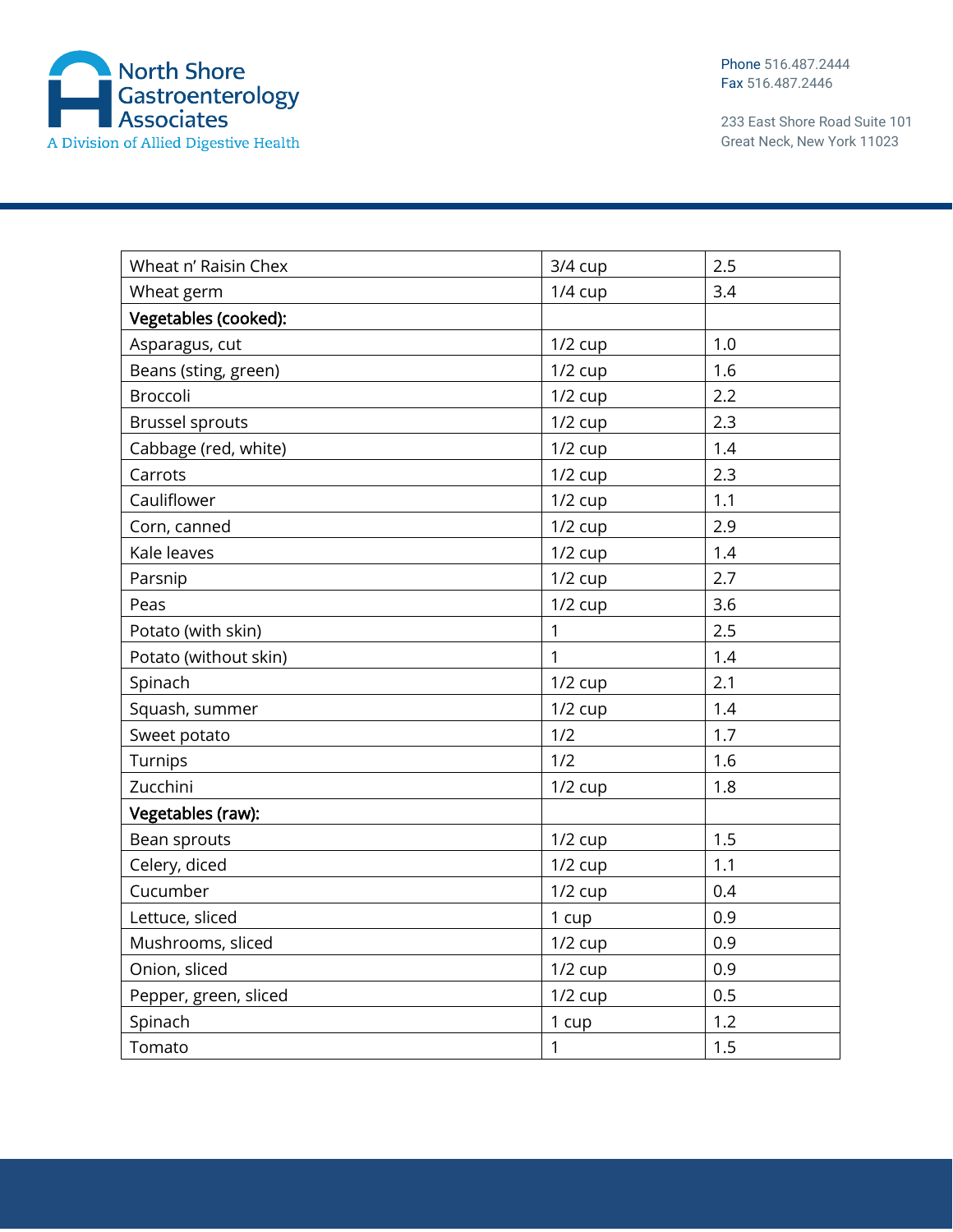

| Fruits:                  |              |     |  |  |
|--------------------------|--------------|-----|--|--|
| Apple (with skin)        | $\mathbf{1}$ |     |  |  |
| Apple (without skin)     | 1            | 2.7 |  |  |
| Apricot                  | 3            | 1.8 |  |  |
| Apricot, dried           | 5 halves     | 1.4 |  |  |
| Banana                   | 1            | 2.4 |  |  |
| <b>Blueberries</b>       | $1/2$ cup    | 2.0 |  |  |
| Cantaloupe               | 1/4 melon    | 1.0 |  |  |
| Cherries, sweet          | 10           | 1.2 |  |  |
| Grapefruit               | 1/2          | 1.6 |  |  |
| Grapes                   | 20           | 0.6 |  |  |
| Orange                   | 1            | 2.6 |  |  |
| Peach (skin)             | 1            | 1.9 |  |  |
| Peach (without skin)     | 1            | 1.2 |  |  |
| Pear (with skin)         | 1/2 large    | 3.1 |  |  |
| Pear (without skin)      | 1/2 large    | 2.5 |  |  |
| Pineapple                | $1/2$ cup    | 1.1 |  |  |
| Plums, damson            | 5            | 0.9 |  |  |
| Prunes                   | 3            | 3.0 |  |  |
| Raisins                  | $1/4$ cup    | 3.1 |  |  |
| Raspberries              | $1/2$ cup    | 3.1 |  |  |
| Strawberries             | 1 cup        | 3.0 |  |  |
| Watermelon               | 1 cup        | 0.4 |  |  |
| Legumes:                 |              |     |  |  |
| Baked beans/tomato sauce | $1/2$ cup    | 8.9 |  |  |
| Dried beans, cooked      | $1/2$ cup    | 4.7 |  |  |
| Kidney beans, cooked     | $1/2$ cup    | 7.3 |  |  |
| Lentils, cooked          | $1/2$ cup    | 7.3 |  |  |
| Lima beans, cooked       | $1/2$ cup    | 4.5 |  |  |
| Navy beans, cooked       | $1/2$ cup    | 6.0 |  |  |
| <b>Breads:</b>           |              |     |  |  |
| <b>Bagels</b>            | $\mathbf{1}$ | 0.6 |  |  |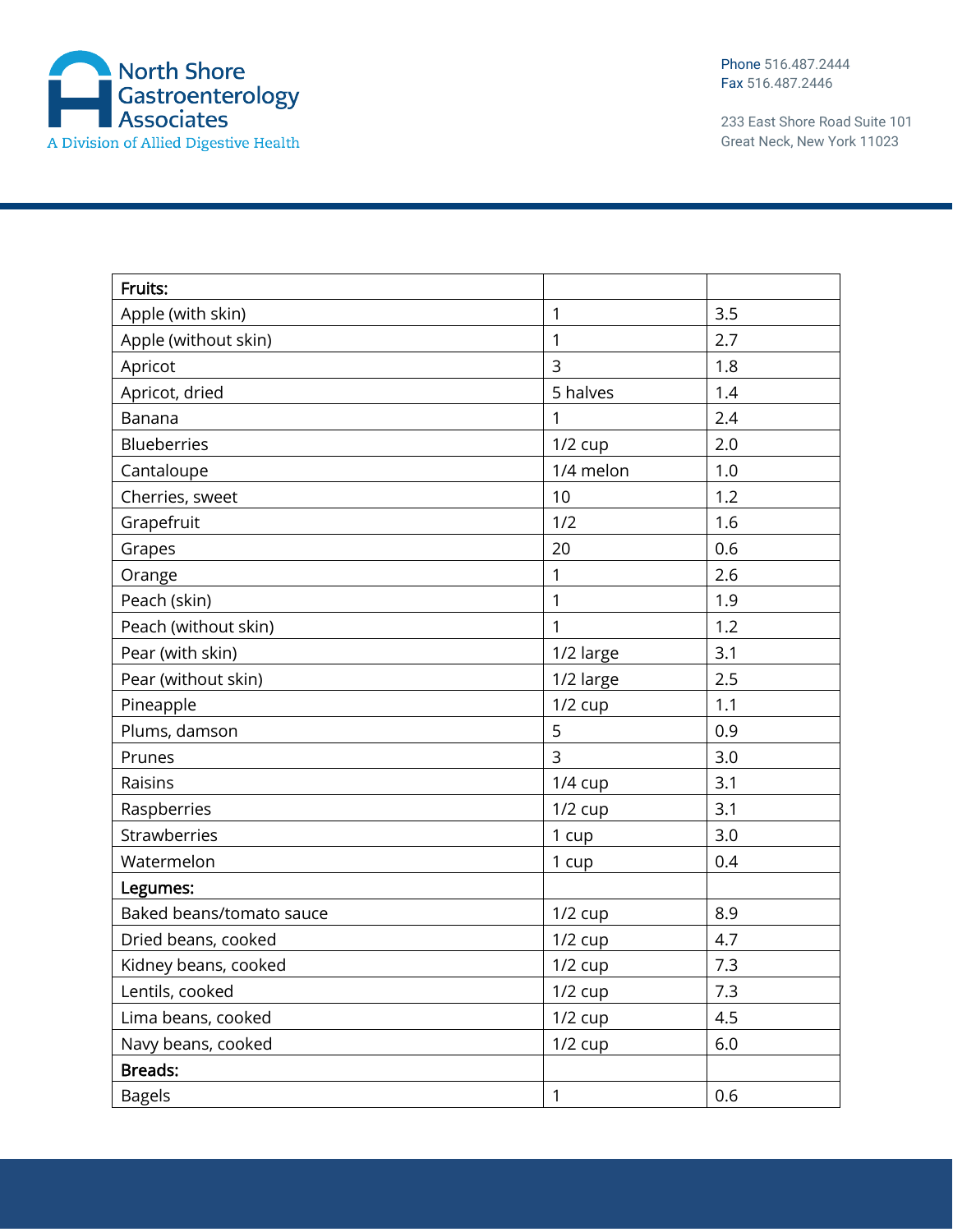

| Bran muffin         | $\mathbf{1}$ | 2.5 |
|---------------------|--------------|-----|
| Cracked wheat bread | 1 slice      | 1.0 |
| Crisp rye bread     | 2 crackers   | 2.0 |
| Crisp wheat bread   | 2 crackers   | 1.8 |
| French bread        | 1 slice      | 0.7 |
| Italian bread       | 1 slice      | 0.3 |
| Mixed grain bread   | 1 slice      | 0.9 |
| Oatmeal bread       | 1 slice      | 0.5 |
| Pita bread          | 1 piece      | 0.4 |
| Pumpernickel bread  | 1 slice      | 1.0 |
| Raisin bread        | 1 slice      | 0.6 |
| White bread         | 1 slice      | 0.4 |
| Whole wheat bread   | 1 slice      | 1.4 |
| Pasta and Rice:     |              |     |
| Macaroni            | 1 cup        | 1.0 |
| Rice, brown         | $1/2$ cup    | 1.0 |
| Rice, polished      | $1/2$ cup    | 0.2 |
| Spaghetti, regular  | 1 cup        | 1.1 |
| Spaghetti, wheat    | 1 cup        | 3.9 |
| Juices:             |              |     |
| Apple               | $1/2$ cup    | 0.4 |
| Grapefruit          | $1/2$ cup    | 0.5 |
| Grape               | $1/2$ cup    | 0.6 |
| Orange              | $1/2$ cup    | 0.5 |
| Papaya              | $1/2$ cup    | 0.8 |
| Nuts:               |              |     |
| Almonds             | 10 nuts      | 1.1 |
| <b>Filberts</b>     | 10 nuts      | 0.8 |
| Peanuts             | 10 nuts      | 1.4 |
| Lentils, cooked     | $1/2$ cup    | 7.3 |
| Lima beans, cooked  | $1/2$ cup    | 4.5 |
| Navy beans, cooked  | $1/2$ cup    | 6.0 |